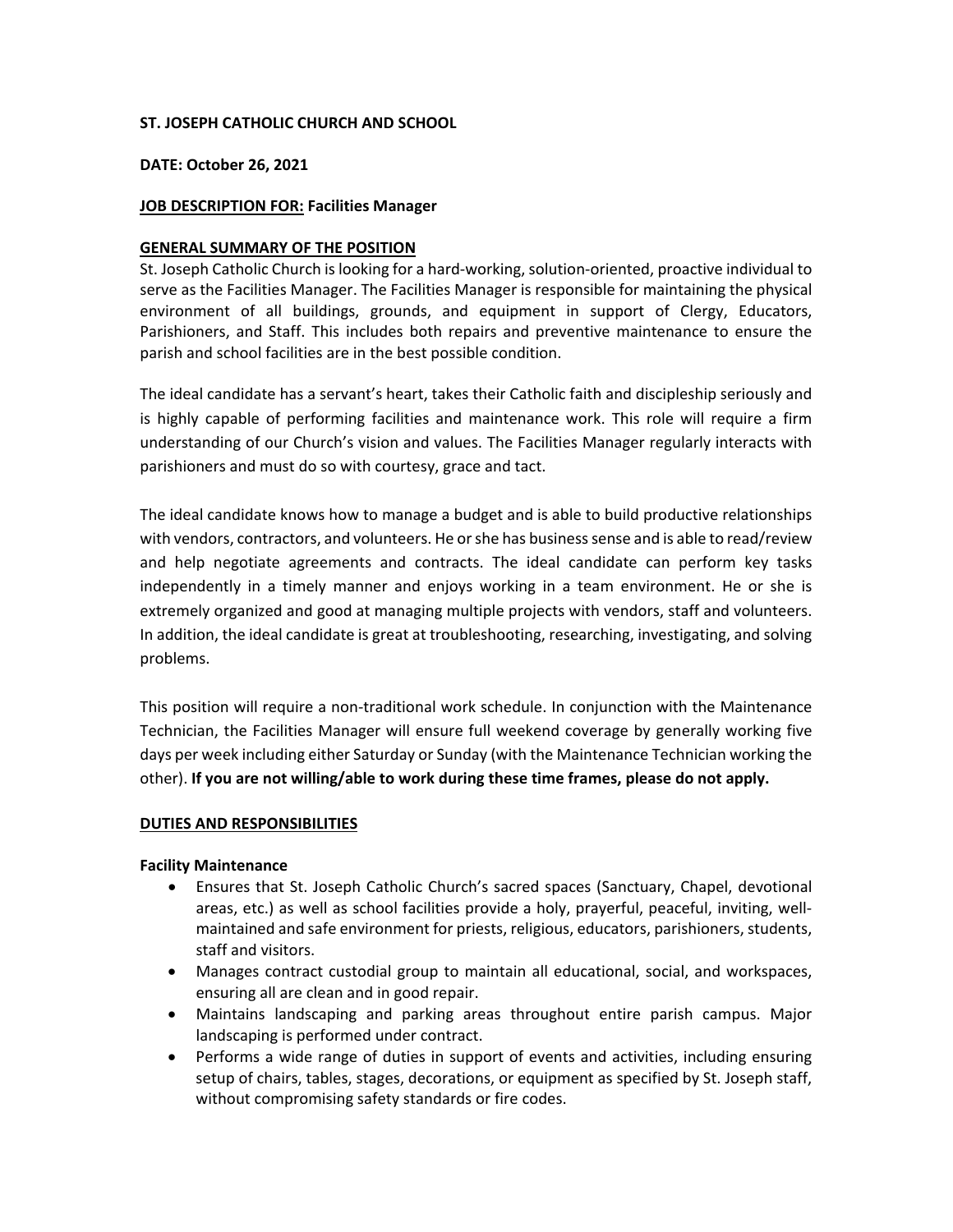- Performs scheduled preventive maintenance on all mechanical, electrical, security, safety, lighting, audio, energy management, plumbing, and irrigation systems to ensure optimum performance and reliability, with particular emphasis on managing the HVAC control software.
- Ensures all vehicles receive regular scheduled maintenance and remain in good repair.

## **Vendor/Contractor Management**

- Supervises and monitors the hiring and dismissal of contractors, as well as ensures that all work is completed on schedule and to specifications.
- In particular and as mentioned above, St. Joseph contracts for custodial and landscaping services. Managing this vendor is a critical component of the position.

## **Facility Renovations**

- Works with Director of Business Operations and Pastor to determine renovation/repair projects to be undertaken.
- Solicits bids, plans, coordinates, implements, and inspects facility upgrades and renovations.
- Ensures that the renovations are safe and meet all construction specifications and codes.
- Works closely with engineers, architects, and others who are involved in the construction/maintenance process.
- Approves payment for contractors, reviewing and submitting change orders to the Director of Business Operations, if necessary.

## **Systems**

• Plans, installs and/or implements new or upgraded systems (or supervises installation if external expertise is required).

#### **Supervisory**

- Supervises and directs Facilities Technician.
- Manages custodial and landscaping vendor. In particular, ensures that Scope of Work is being met and day porter coverage is adequate.
- Hires department personnel with the approval of the Director of Business Operations.
- Writes performance reviews and takes corrective action if needed.

## **Administrative**

- Orders equipment, supplies, and oversees inventory control of facilities-related items.
- Consults with Director of Business Operations to ensure operational compliance with the Dallas Catholic Diocese risk management handbook and OSHA regulations.
- Creates and manages the budget for the facilities department, including funds needed for repairs, maintenance, upgrades, and new construction.
- Approve payment for contractors prior to submission to Director of Business Operations.

## **Other Responsibilities**

- Participates in the design process of all facilities projects.
- Other duties/projects as assigned by the Director of Business Operations and Pastor.